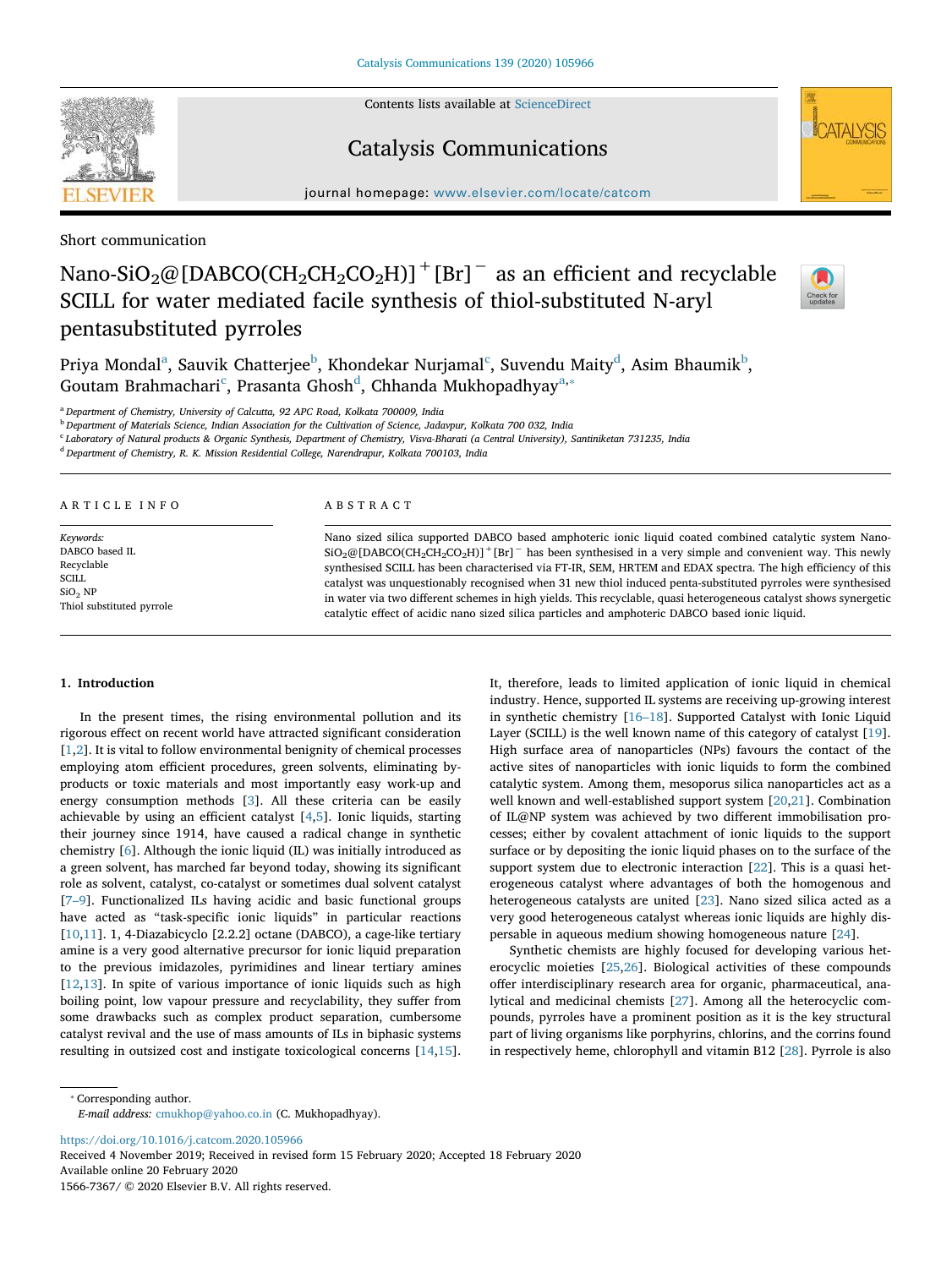the core structural framework of valuable drugs like top-selling cholesterol-lowering agent atorvastatin, the anticancer drug sunitinib or tallimustine, the analgesic drug zomepirac, the anthelmintic agent pyrvinium, and the anti-inflammatory drug tolmetin [29,30]. Pyrrole derived compounds are successful as COX-1/COX-2 inhibitors and also show cytotoxic activity against a variety of marine and human tumor models [31]. Pyrrole-derived compounds acted as very good anti-HIV, antibacterial, antifungal, antitumoral, antimalarial and antioxidant agent. [32] Apart from pharmaceutical industry, pyrrole moieties have notable importance in material science and supramolecular chemistry. For instance, polypyrroles are utilised as conducting materials in the preparation of electroluminescence devices whereas pyrrolic macrocycles are utilised as anion receptors [33]. Consequently, environmentally benevolent synthetic methodologies are still being developed for this compound class, although there are many conventional methods [34]; Since our research works are focused for the development of various organic compounds by the application of environmentally benign synthetic methodology, we also engaged ourselves for the development of a new series of pyrrole compounds. To the best of our knowledge, there was no previous report of aromatic and aliphatic thiol substituted pyrrole compounds. All the 31 new compounds of these two series have been successfully synthesised from water mediated reaction with the strong assistance of our synthesised Nano-SiO<sub>2</sub>@[DABCO(CH<sub>2</sub>CH<sub>2</sub>COOH)]<sup>+</sup>[Br]<sup>-</sup> (Nano-SiO<sub>2</sub>@IL).

#### 2. Experimental

Please see Electronic Supporting Information (ESI 1).

#### 3. Results and discussion

In order to obtain water mediated thiol induced pyrrole moieties from easily available starting materials, we have devoted a large part of our research for the synthesis of a quasi heterogeneous catalyst. Our newly synthesised Nano-SiO<sub>2</sub>@IL established itself as an efficient catalyst in this ongoing project. This catalyst has been characterised thoroughly by different spectral analysis

#### *3.1. Catalyst characterisation*

#### *3.1.1. NMR spectrum of [DABCO(CH2CH2COOH)]+[Br]*<sup>−</sup>

Our synthesised DABCO based amphoteric ionic liquid was first characterised by  ${}^{1}H$  and  ${}^{13}C$  NMR spectra (Fig. S1, ESI), obtained from Bruker 300 MHz instrument at 300 and 75 MHz, respectively. This NMR data suggest that the broad singlet peak at  $\delta$  3.97 ppm correspond to hydrogen atom attached with quaternary N atom, not of carboxylic hydrogen atom. Carboxylic group might be present as a carboxylate anion form in the solution phase ensuing extremely charged species

#### *3.1.2. HRMS spectra of [DABCO(CH2CH2COOH)]+[Br]*<sup>−</sup>

Synthesis of [DABCO(CH<sub>2</sub>CH<sub>2</sub>COOH)]<sup>+</sup>[Br]<sup>−</sup>was again confirmed by HRMS spectra (fig. S2, ESI 1). The HRMS data of [DABCO  $(CH_2CH_2COOH)]$ <sup>+</sup> shows a molecular ion peak at  $m/z = 185.1281$ 

#### *3.1.3. FT-IR spectra of Nano-SiO2@IL*

The infrared (IR) spectra were recorded in attenuated total reflection (ATR) mode in Perkin-Elmer Spectrum 100 spectrophotometer (Fig. 1). The IR analysis study for the  $SiO_2@$ IL shows the presence of both  $SiO<sub>2</sub>$  and IL in one catalytic system. In the combined catalytic system, absorption bands at 802 cm<sup> $^{-1}$ </sup> and 1102 cm<sup> $^{-1}$ </sup> corresponds to symmetric stretching vibration and asymmetric stretching vibration of the Si-O-Si bond respectively. The strong absorption peak at  $1642 \text{ cm}^{-1}$ corresponds to carbonyl group of carboxylic acid whereas absorption band at 3446 cm−<sup>1</sup> correspond to –OH stretching frequency of the active catalytic species, i.e. DABCO based amphoteric ionic liquid



Fig. 1. FT-IR spectra of IL,  $SiO<sub>2</sub>$  and IL@SiO<sub>2</sub> in one frame.



Fig. 2. HRTEM image of uncapped  $SiO<sub>2</sub>$  (a); and capped  $SiO<sub>2</sub>$  (b) in different magnification.

#### *3.1.4. HRTEM images analysis along with EDAX*

The high resolution transmission electron microscopy images were recorded using JEOL JEM 2010 transmission electron microscopy (Fig. 2). The sample was prepared by dispersing the sample into ethanol and drop-casted that on carbon coated copper grid. The elemental composition was confirmed using EDAX data (fig. S3, ESI 1). The data shows that for  $SiO_2@$ IL the presence of Si, O and Br. The elemental composition of the Nano-SiO<sub>2</sub>@IL shows 7.5 times  $SiO<sub>2</sub>$  was immobilised on the ionic liquid by weight. The morphology obtained from different parts of the grid reveals formation of uniformly distributed spherical SiO<sub>2</sub> nano particle with particle diameter 80-150 nm the presence of ionic liquid was also evident from the TEM images. When the synthesis was carried out without use of the ionic liquid the  $SiO<sub>2</sub>$ particle diameter was 350–400 nm. The smaller  $SiO<sub>2</sub>$  nano-particle formation can be explained due to the presence of the ionic liquid which played a capping role during the nano-particle formation. In-situ addition of IL controls the growth of nanoparticle formation, prevents the agglomeration of nano sized oxide particles

#### *3.1.5. SEM images*

Morphology of our prepared catalytic system was understood by taking SEM image (Fig. 3). This image represents morphology of capped nano sized silica particles that showed morphology was noticeably changed after getting layered by ionic liquids compare to uncapped nanoparticles.

#### *3.1.6. Zeta potential*

Ionic nature and stability of Nano-SiO<sub>2</sub>@IL was judged by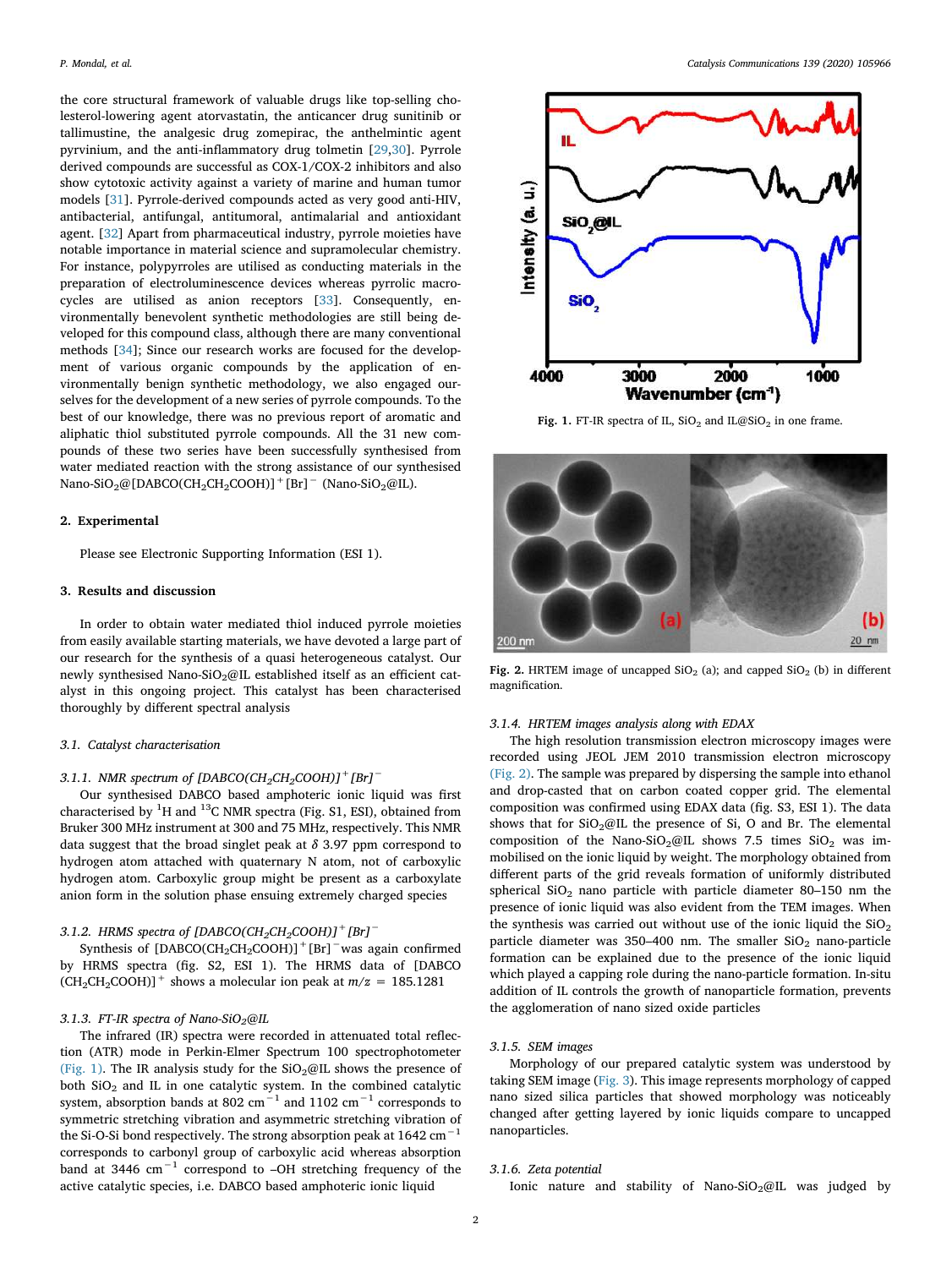### Table 1

Effect of different reaction parameters ${}^{\circ}$ .



| Entry        | Catalyst                                                                                            | Solvent            | Temp<br>$(^{\circ}C)$ | Time (h) | Yield <sup>b</sup><br>(%) |
|--------------|-----------------------------------------------------------------------------------------------------|--------------------|-----------------------|----------|---------------------------|
|              | None                                                                                                | $H_2O$             | 100                   |          | Not isolated              |
| $\mathbf{2}$ | Basic alumina                                                                                       | $H_2O$             | 100                   | 36       | 10                        |
| 3            | $Et_3N$                                                                                             | $H_2O$             | 100                   | 36       | 20                        |
| 4            | SiO <sub>2</sub> NP                                                                                 | H <sub>2</sub> O   | 100                   | 36       | 40                        |
| 5            | 3-bromo propionic acid                                                                              | H <sub>2</sub> O   | 100                   | 36       | 38                        |
| 6            | $[AMIM]$ <sup>+</sup> Br <sup>-</sup>                                                               | $H_2O$             | 100                   | 36       | 18                        |
| 7            | [DABCO(CH <sub>2</sub> CH <sub>2</sub> COOH)] <sup>+</sup> [Br] <sup>-</sup>                        | $H_2O$             | 100                   | 36       | 35                        |
| 8            | Normal $SiO2 + [DABCO(CH2CH2COOH)]$ <sup>+</sup> [Br] <sup>-</sup>                                  | $H_2O$             | 100                   | 36       | 53                        |
| 9            | $SiO2 NP + [DABCO(C2CO CH2CH2COOH OH)]+ [Br]$                                                       | $H_2O$             | 100                   | 36       | 62                        |
| 10           | $SiO2$ -[AMIM] <sup>+</sup> Br <sup>-</sup>                                                         | $H_2O$             | 100                   | 24       | 54                        |
| 11           | Nano-SiO <sub>2</sub> @[DABCO(CH <sub>2</sub> CH <sub>2</sub> COOH)] $+$ [Br] <sup>-</sup>          | H <sub>2</sub> O   | 100                   | 8        | 94                        |
| 12           | Nano-SiO <sub>2</sub> @[DABCO(CH <sub>2</sub> CH <sub>2</sub> COOH)] $+$ [Br] <sup>-</sup>          | $H_2O$             | 60                    | 20       | 55                        |
| 13           | Nano-SiO <sub>2</sub> @[DABCO(CH <sub>2</sub> CH <sub>2</sub> COOH)] $+$ [Br] <sup>-</sup>          | EtOH               | $70 - 80$             | 20       | 88                        |
| 14           | Nano-SiO <sub>2</sub> @[DABCO(CH <sub>2</sub> CH <sub>2</sub> COOH)] $+$ [Br] <sup>-</sup>          | CH <sub>3</sub> CN | $70 - 80$             | 20       | 69                        |
| 15           | Nano-SiO <sub>2</sub> @[DABCO(CH <sub>2</sub> CH <sub>2</sub> COOH)] <sup>+</sup> [Br] <sup>-</sup> | DMF                | 120-130               | 20       | 33                        |

Reaction conditions: all reactions were carried out using phenyl glyoxal (1 mmol), para toluidine (1 mmol), ethyl acetoacetate (1 mmol) and phenyl glyoxal (1 mmol) under different reaction conditions. 0.2 mmol for homogeneous catalyst and 25 mg for heterogeneous catalyst were used.

**b** Isolated yields.

measuring Zeta potential value. Zeta potential value (ζ) of the fresh catalyst was −33.0 mV. This result showed high degree of stability of the catalyst in water medium (Fig. S4, ESI 1).

#### *3.1.7. Optimisation of catalyst*

Considering diethyl acetylenedicarboxylate, 4-methoxy aniline, phenyl glyoxal and 4-chloro benzene thiol as substrates for our model reactions, we have performed various reactions varying catalysts, solvents, time and temperature to optimise the reaction condition (Table 1). In view of environmental benignity, we have tried to produce our desired compound in aqueous medium. We did not get any desired compound from aqueous medium reaction in absence of catalyst. Hence we have added basic catalysts in the reaction medium like heterogeneous basic alumina or homogeneous  $Et<sub>3</sub>N$  and able to isolate little amount of desired compounds. Next we have added various acidic catalysts like  $SiO<sub>2</sub>$  NP, 3-bromo propionic acid and then amphoteric DABCO based ionic liquid  $[DABCO(CH_2CH_2COOH)]$ <sup>+</sup>[Br]<sup>-</sup> We got maximum yield in case of DABCO based amphoteric ionic liquid. Next we have added  $[DABCO(CH_2CH_2COOH)]$ <sup>+</sup>[Br]<sup>-</sup> and SiO<sub>2</sub> NP simultaneously but not in immobilised condition (entry 9). Later, they were added in immobilised condition to check the positivity of quasiheterogeneous nature of catalysts (entry 10 and 11). Till now, we got optimum yield when we have performed the reaction in case of nano silica supported DABCO based amphoteric ionic liquid coated combined catalytic system under aqueous medium and refluxing condition (entry 11). Yield of the reaction decreased with lowering the reaction temperature and was also appreciable when we have performed the reaction in ethanol medium under refluxing condition (entry 13). Reaction was also inefficient when we have performed the reaction in polar aprotic solvent or high boiling point solvent

#### *3.1.8. Catalyst loading*

Subsequently, to determine the finest amount of catalyst required, the reaction was performed in the presence of different amounts of



Fig. 3. SEM images of combined capped silica.

catalyst, Nano-SiO<sub>2</sub>@IL (fig. S6, ESI 1). In this catalyst loading graph, it has been shown that prominent enhancement in the yield of the product with increasing amount of catalyst used, up to 20 Mol%, more than which resulted in no further enhancement in product yield. In order to employ the least amount of catalyst, we inhibited ourselves to using 20 Mol% of catalyst all through the reaction

#### *3.1.9. Substrate scope*

To generalise a methodology, it is necessary to vary substrates with various substitutents. Pyrrole based drugs have multiple curative activities with medicinal very good future, depending on the substitution prototypes of the core skeleton. Therefore, progression of more simplistic and environmentally benevolent methodology where different functional groups are incorporated at diverse positions of this core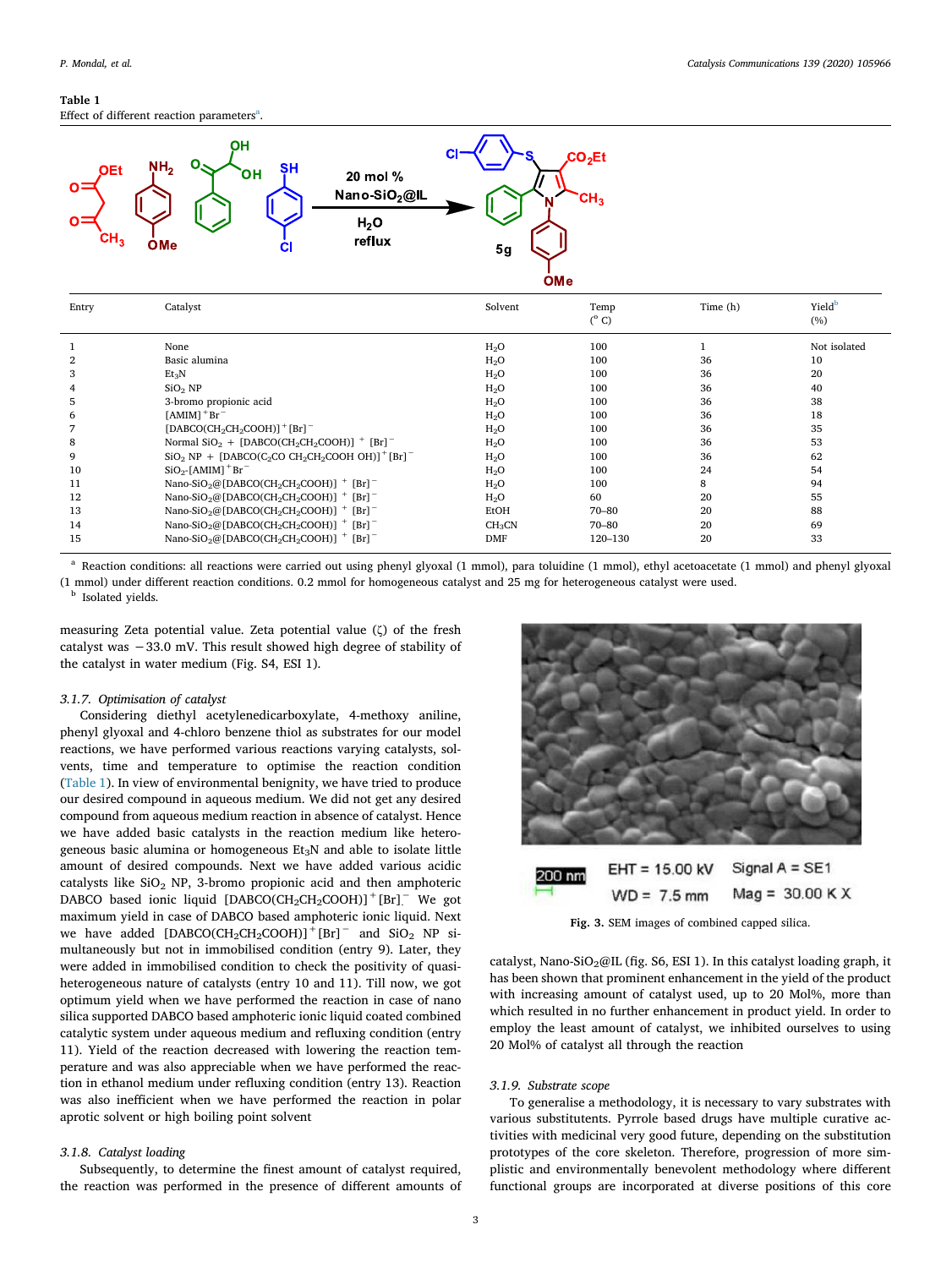

Fig. 4. General synthesis scheme and substrate scope of thiol induced pyrrole compounds with β-keto ester (In the bracket compound numbers and their respective percentage of isolated yields are shown).

structure is still needed to expand the versatility of this scaffold in various curative applications. Based on our abovementioned optimised reaction conditions in hand, this multicomponent reaction can be readily diversified through a combination of an array of aniline, various substituted or unsubstituted phenyl glyoxal, various aromatic, alicyclic or aliphatic thiol and different β-keto ester

Besides unsubstituted anilines, we were able to employ electron donating (-Me, -Cl, -Br, -OMe), electron withdrawing (-CO<sub>2</sub>H) as well as sterically hindered group (napthyl) containing anilines with good to excellent yields. Here not only substituted and unsubstituted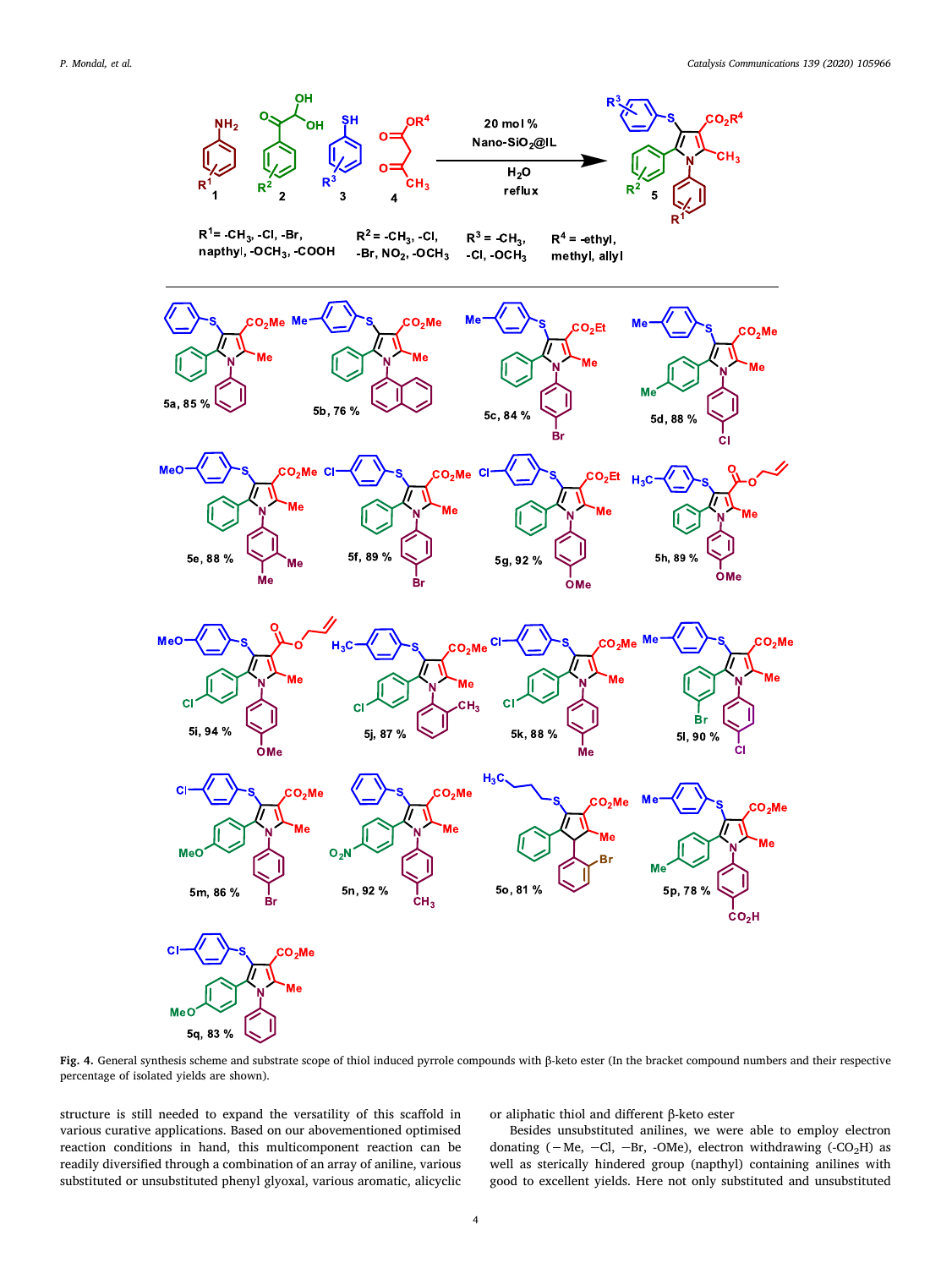

Fig. 5. General synthesis scheme and substrate scope of thiol induced pyrrole compounds with dialkyl acetylenedicarboxylate (In the bracket compound numbers and their respective percentage of isolated yields are shown).

aromatic thiols were successfully used but also aliphatic thiols were also able to produce desired product with moderate yield. Most interestingly, we were able to diversify our product with various substituted (4-methyl, 4-chloro, 3-bromo, 4-methoxy and 4-nitro) and unsubstituted phenyl glyoxal. Our 4th substrate β-keto ester was also diversified properly. When we have analysed substituent effect, it was shown that we got maximum yield with amine having maximum electron donor group. Substituent effect is similar in case of aromatic thiols. Greater the nucleophilicity, greater the enhancement of yield. Although there occurs exception in case of napthyl amine (5b) and aliphatic thiol (5o). It may be due to high reactivity and low boiling point of aliphatic thiol. Steric crowding factor must be the main cause of less effective reaction in 5b. The products were shown in Fig. 4 along with their percentage yield.

Interestingly, we were able to diversify our product using dialkyl acetylenedicarboxylate as precursors instead of β-keto esters along with substituted and unsubstituted aromatic amine, phenyl glyoxal, aromatic, alicyclic or aliphatic thiols under the same reaction conditions.

The structure of products is shown in the above Fig. 5 along with their percentage yields. Here we obtained moderate to excellent yields. Expectedly, product yield was increased with the nucleophilicity of aniline and thiols and electrophilicity of phenyl glyoxal. There was no previous report of thiol group incorporation at the four position of pyrrole ring.

#### *3.1.10. Crystal structure*

We have confirmed the structure of the product undoubtedly by Xray crystallographic analysis of compound 5c (CCDC 1945057) and 7f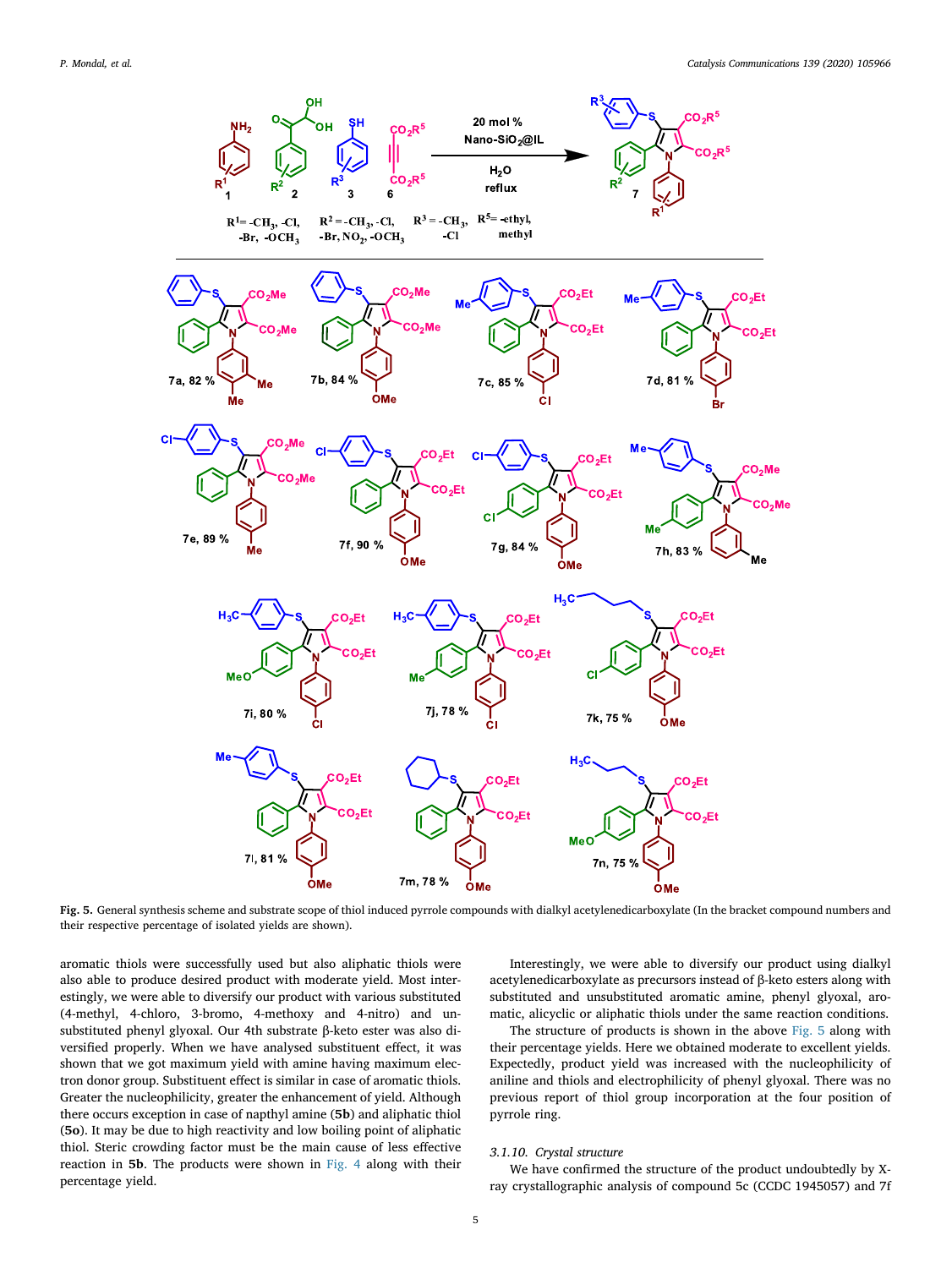(CCDC 1945058), ORTEP representation of these crystals are shown in (fig. S7, ESI 1)

#### *3.1.11. Reaction mechanism*

A reasonable reaction mechanism for the formation of fully functionalised thiol induced pyrroles, catalyzed by Nano-SiO<sub>2</sub>@IL is shown in scheme S1 (ESI). Reaction commences with nucleophilic addition of aromatic amine towards β-keto ester for the formation of enamine compound C. on the other hand, thiol reacted with phenyl glyoxal for the formation of intermediate E followed by the reaction between intermediate C and intermediate F to form intermediate G. next, this intermediate undergoes cyclisation and after the elimination of water, aromatization occurred and formed final product H. Here all the reaction steps were wonderfully catalyzed by Nano-SiO<sub>2</sub>@IL. Acidic surface of nano sized silica enhances the electrophilicity of carbonyl Centre, simultaneously carboxylic proton acted as very good proton donor. Since here DABCO is monosubstituted, one of the two N centres is free along with lone pair and other N Centre is substituted with propionic acid. All along this mono substituted DABCO based ionic liquid is amphoteric in nature. Thus, owing to synergetic catalytic effect of the Nano-SiO<sub>2</sub>@IL system, the reactivity is increased enormously from the first step to the last

Similar type of reaction mechanism was followed when reaction was carried out with dialkyl acetylenedicarboxylate instead of β-keto ester. The probable reaction mechanism was shown in Scheme S2 (ESI 1). Here reaction commences with nucleophilic attack of substituted or unsubstituted aniline with dialkyl acetylenedicarboxylate to form intermediate B. Reaction between phenyl glyoxal and various thiols was same as before and formed intermediate D followed by cyclisation between these two intermediates and got final pyrrole compound J after elimination of water.

#### *3.1.12. Hot* fi*ltration and leaching test*

Hot filtration and leaching test was performed as a proof of heterogeneity present in the sample [35,36]. This was described in full details in supplementary section (ESI 4)

#### *3.1.13. Recycling experiment*

In order to validate the recyclability of Nano-SiO<sub>2</sub>@IL catalyst, recycling experiment (fig. S8, ESI 1) has been conducted where the formation of compound 5c from the respective starting materials under optimised conditions was considered as a standard reaction. At the end of the reaction, the crude mixture was diluted with ethyl acetate (10 mL) and the catalyst was easily recovered by filtration using a sintered glass funnel. It was washed with ethyl acetate (5/10 mL) few more times to eradicate adhered organic compound and dried under vacuum. Next, to verify the activity of the catalyst, a recycling experiment was carried out using the recovered catalyst for the succeeding reactions. In a test of six cycles, it was observed that the catalyst could be reused with high catalytic activity. Comparison of chemical structure of both the fresh and recovered active catalytic species, i.e. DABCO based amphoteric ionic liquid was done by verifying carbonyl stretching absorption of carboxylate anion since the carbonyl stretching absorption is one of the strongest IR absorptions and is very useful in structure determination. Characteristic absorption peaks of active catalytic species i.e. DABCO based IL comes at 1644 and 3455 cm−<sup>1</sup> respectively that correspond to –C=O and –O-H stretching frequencies. There was almost no alteration in the characteristic peak corresponds to S-O-Si stretching frequency confirming no alteration in chemical structure. CHN analysis data of both the fresh (C: 26.88%, H: 4.01%, N: 5.1%) and recovered (C: 26.12%, H: 4.07%, N: 5.9%) catalyst was performed and found almost same percentage of carbon, hydrogen and nitrogen. This result suggested a strong binding force in between IL and nano-SiO<sub>2</sub>. In order to test the morphological change, SEM (fig. S8, ESI 1) and TEM analysis (fig. S9, ESI 1) was also done. The result showed that there is no considerable alteration in morphology. For the

elemental characterisation, of the recovered catalyst, EDAX analysis (fig. S10, ESI 1) was also done. These experiments have shown that the Nano-SiO<sub>2</sub>@IL had sufficient stability and could reproduce the product several times with almost similar efficiency

#### 4. Conclusions

This is the first report of the synthesis of thiol induced pyrrole moieties. Here, two different schemes were mentioned with one reactant replacement. Another most satisfactory fact is that 31 new compounds were generated and all the reactions were carried out in aqueous medium. All these compounds could not be produced in aqueous mediated reaction without strong assistance of quasi heterogeneous catalyst Nano-SiO<sub>2</sub>@IL, our newly reported SCILL. This is a nano sized silica supported DABCO based amphoteric ionic liquid covered combined catalytic system where we got synergetic catalytic effect of nano sized silica and  $[DABCO(CH_2CH_2COOH)]$ <sup>+</sup>[Br]<sup>-</sup>. This catalyst could be recovered easily from reaction mixture and can be recycled several times without significant loss of catalytic activity

#### Credit author statement

Priya Mondal: doing all experiments on synthesis, characterisation, writing, review.

- Sauvik Chatterjee: doing all catalyst characterisation.
- Khondekar Nurjamal: taking NMR data.
- Suvendu Maity: taking crystal data and solving and writing.
- Asim Bhaumik: supervision, writing and review of catalyst data.
- Goutam Brahmachari: supervision of NMR spectra.
- Prasanta Ghosh: supervision of crystal data.

Chhanda Mukhopadhyay\*: concept, writing, review, editing and supervision.

#### Declaration of Competing Interest

The authors have no conflicts of interest to declare.

#### Acknowledgments

One of the authors (PM) would like to thank CAS-V (UGC), DST-FIST and DST-PURSE, Department of Chemistry, University of Calcutta for funding as departmental projects.

#### Appendix A. Supplementary data

Supplementary data to this article can be found online at https:// doi.org/10.1016/j.catcom.2020.105966.

#### References

- [1] C. Kokel, B. Torok Schafer, Green Chem. 19 (2017) 3729–3751.
- [2] B. Banerji, S. Adhikarya, L. Majumdera, S. Ghosha, Asian J, Org. Chem. 8 (2018) 514–525.
- [3] V. Sadhasivam, R. Balasaravanan, A. Siva, Appl Organometal Chem. 33 (8) (2019) e4994, , https://doi.org/10.1002/aoc.4994.
- [4] L. Han, Z. Zhou, Appl Organometal Chem. 33 (4) (2019), https://doi.org/10.1002/ aoc.4755.
- [5] H. Li, P.S. Bhadury, B. Song, S. Yang, RSC Adv. 2 (2012) 12525–12551.
- [6] D. Kim, Y. Moon, D. Ji, H. Kim, D. Cho, ACS Sustainable Chem. Eng. 4 (2016) 4591–4600.
- [7] J. Restrepo, P. Lozano, M.I. Burguete, E.G. Verdugo, S.V. Luis, Catal. Today 255 (2015) 97–101.
- [8] D. Zhang, C. Zhou, R. Wang, Catal. Commun. 22 (2012) 83–88.
- [9] A. Karakulina, A. Gopakumar, I. Akaok, B.L. Roulier, T. Lagrange, S.A. Katsyuba, S. Das, P.J. Dyson, Angew. Chem. 128 (2016) 300–304.
- [10] N. Jamasbi, M.I. Khanghah, F. Shirini, H. Tajik, M.S.N. Langarudi, New J. Chem. 42 (2018) 9016–9027.
- [11] Q.X. Luo, B. An, M. Ji, J. Zhang, Mater. Chem. Front. 2 (2018) 219–234.
- [12] A. Ying, Z. Li, J. Yang, S. Liu, S. Xu, H. Yan, C. Wu, J. Org. Chem 79 (2014) 6510–6516.